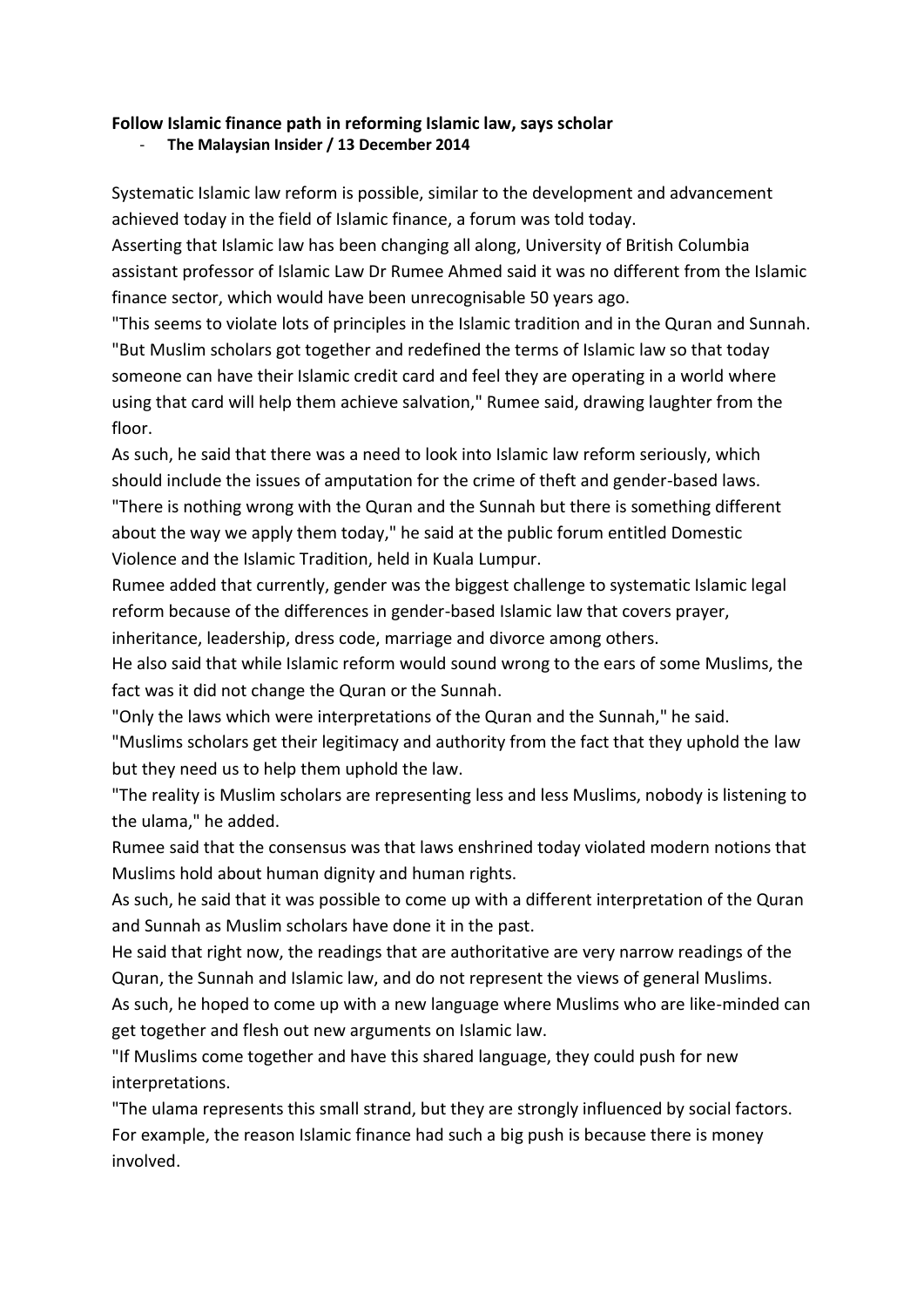"And if Muslims are pushing at that same level that happened for finance and even slavery reform, they can gain authority by promoting certain interpretations," he said, adding that he was in the midst of coming up with an app where Muslims can propose law reforms. Ratna Osman, executive director of Sisters in Islam, which is the forum organiser, said that while religious scholars refused to budge from Islamic tradition on issues pertaining to the relationship between husband and wife for example, they have broken away from tradition when it came to Islamic banking.

"We know that happened because the push was fueled by monetary gain.

"But whatever not related to 'Ringgit Malaysia', the ulama will say it cannot be changed. "And so they stick to medieval definition when it comes to marriage, where the women are supposed to obey their husbands as he is their ticket to heaven. These things cannot change apparently," she said.

The second speaker, Dr Ayesha Chaudhry, University of British Columbia's assistant professor of Islamic studies and gender studies, said that Islam never says anything, adding it was Muslims that said things about Islam.

"Islam is not a person, you cannot go to lunch with Islam.

"Muslims are the ones saying many different things about Islam," she said.

Chaudhry added that while Islamic tradition was vast, complex and sophisticated on many other issues, it was not so when it came to issues related to gender.

"So we need to expand the way Muslims think about Islamic tradition to include the modern conversations.

"Because, if we expand the definition to include Islamic conversations, we add richness and complexity to the tradition in areas that was lacking in the pre-colonial period," she said. She added that it was her opinion that progressive and reformist scholars were speaking authentically about Islam today.

Chaudhry also said that in Islamic tradition, the right of husbands to physically discpline their wives was considered a fundamental marital right.

She said there was authoritative dilemma in this area, however, where a traditionalist would say that it was ethically good to hit one's wife for disciplinary purposes while progressives and reformists argue that it was never good to hit one's wife, not even symbolically.

"Why can't Muslim scholars agree that it is categorically forbidden for husbands to hit their wives in any or all circumstances?

"I think that any law, be it religious or secular, which preserves human dignity, is best," she said.

Meanwhile, Ratna said that SIS had come across many Muslim women who related to them how the religious authorities would tell them to be patient when they complained about domestic violence.

"These women were told by the Islamic Department that their husbands beat them because they were not good wives, so they were advised to speak to their husbands nicely if they wanted the beatings to stop." she said.

(The Malaysian Insider / 13 December 2014)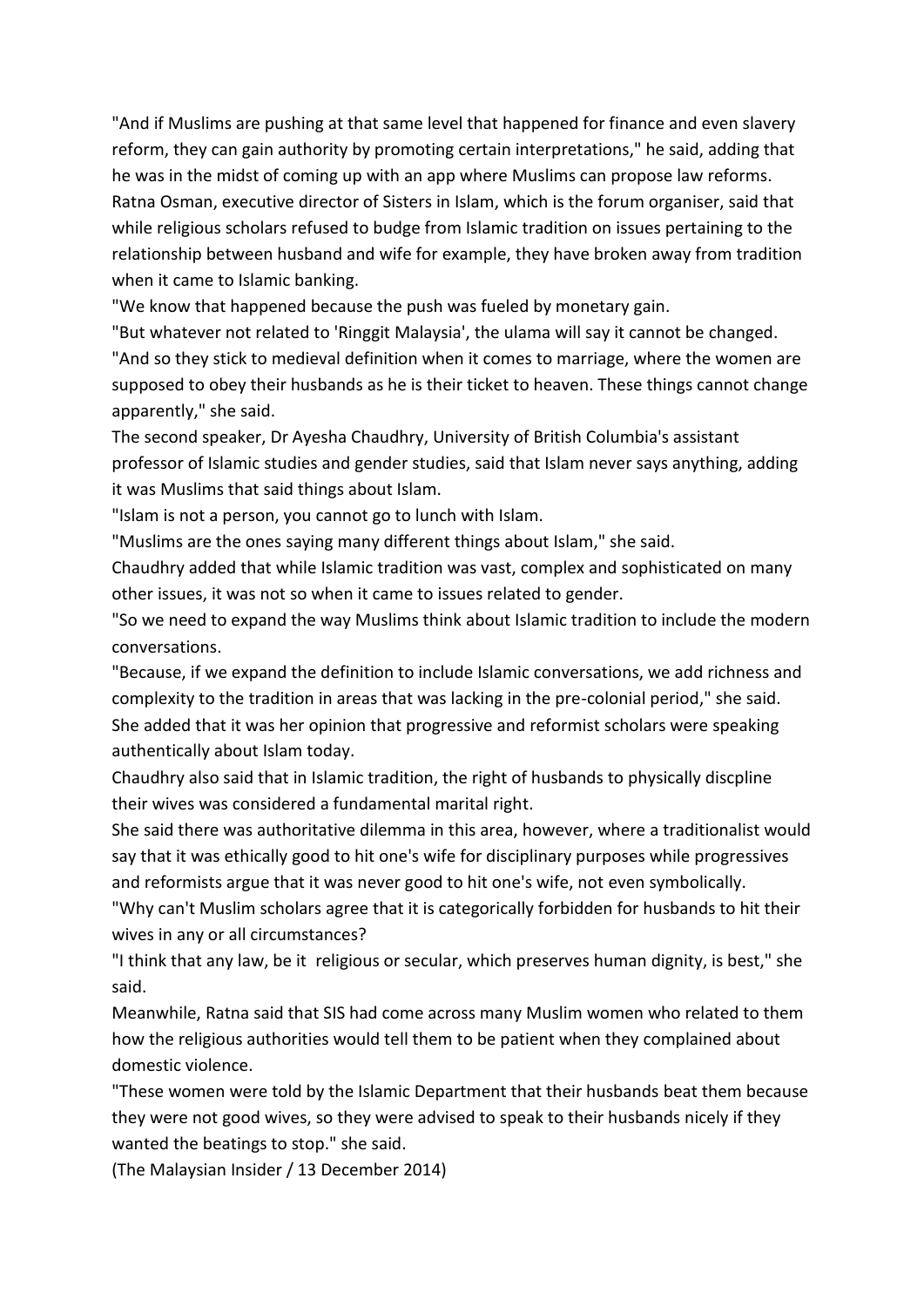## **M.T.Karaan response to the above article:**

#### **MODERNISM'S ABORTIVE ATTEMPT TO RIDE THE WAVE OF ISLAMIC FINANCE**

It with interest that I read an article about a forum on domestic violence and the Islamic tradition of recent held in Kuala Lumpur. A central theme at this forum was the reform of Muslim family law, with specific reference to areas of tension between Islamic law and modern notions of justice and gender equality. Of particular significance was the suggestion that the reform of Islamic law should be steered along the same trajectory as contemporary Islamic finance.

The latter, went the claim, was unimaginable till a few decades ago. But the will to force change, underpinned by the avarice of the otherwise increasingly redundant and irrelevant ulama, brought about the desired result. If similar pressure were to exerted in other areas of Islamic law whose violation of "modern notions that Muslims hold about human dignity and human rights" was described as a matter of consensus, those areas of the law, too, will see similar seismic shifts of interpretation.

A comprehensive assessment of every claim made, approach suggested, and aspersion gratuitously cast at this forum lies beyond the focus of this comment. Its only concern lies with the suggestion that the rest of Islamic law--or at least as much if it as stands out as "problematic"--could be rehabilitated to the specifications of 21st century sensitivities given a set of circumstances similar to those that allegedly precipitated the rise of contemporary Islamic finance.

Inherent in this suggestion lie several assumptions:

-Firstly, the notion that Islamic finance in its contemporary incarnation came about when pressure was brought to bear upon the ulama.

- Secondly, the blueprint for legal change is ready and accessible, but is being held back by nothing other than the recalcitrance of the ulama.

- Thirdly, commerce as a division within the law is no different from family law or penal law. - Fourthly, nothing in Islamic law is permanently cast in stone; everything is open to reinterpretation ; and to the human interpreter belongs unrestricted power to shape the law.

Let us begin with the last of these assumptions. Unqualified and unrestricted mutability has for decades been modernism's cornerstone. Spurred into absolute conviction in this tenet by what they perceived to be Islam's violation of human rights and its trampling underfoot of human dignity, the modernists have spent the past few decades in a feverish search for a solution. Radicals advocated total abandonment of legalism in favour of a Pauline type of antinomianism--conveniently overlooking how it was that very shift that eventually gave birth to canon law. A somewhat less radical approach suggested the distillation of a number of absolutes and the cancellation of all specifics against those absolutes. In a paradox of grudging conciliation, a third attempt saw the appropriation of principles culled selectively, subjectively and with psychological transparency from traditional Islamic legal theory.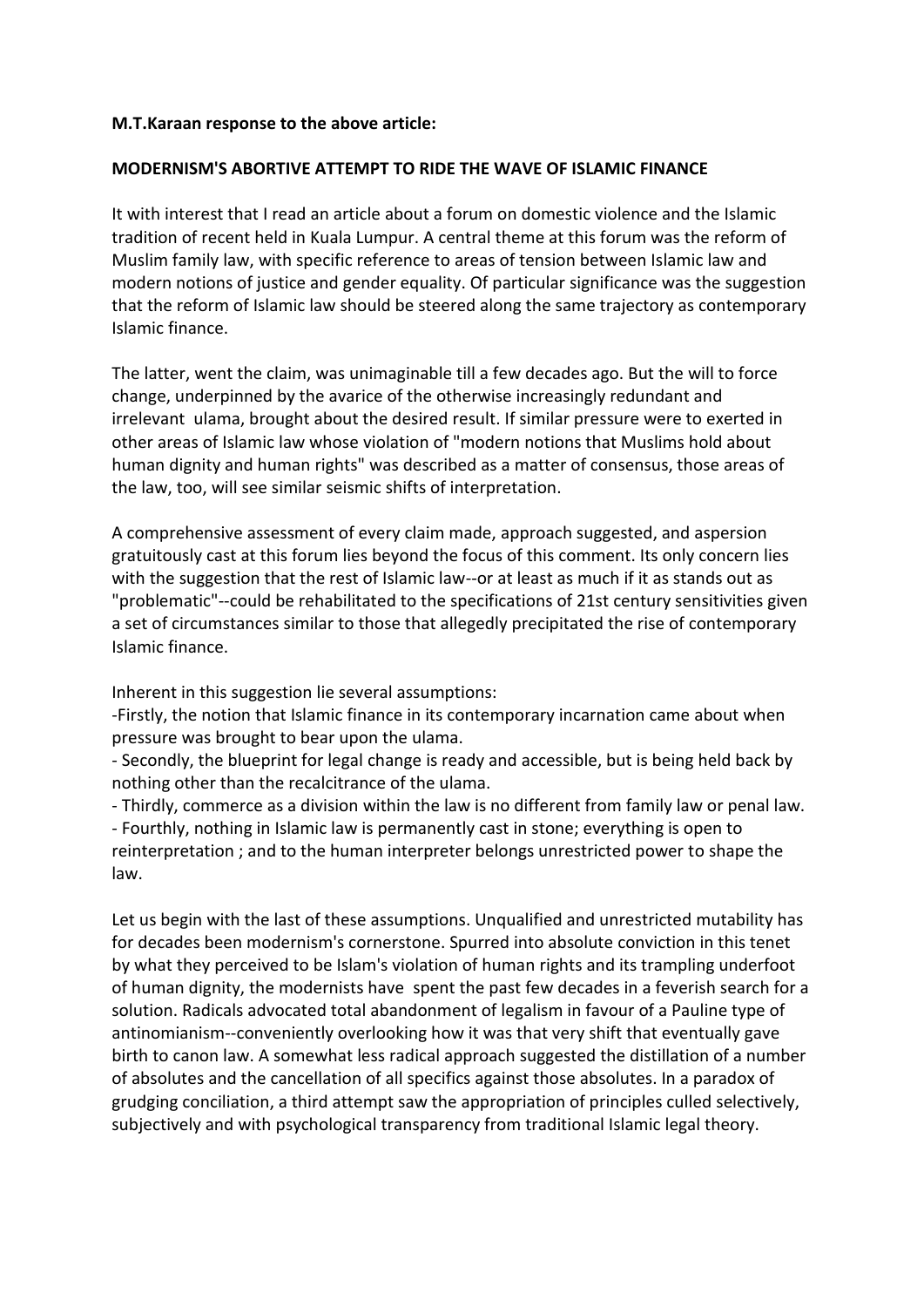When neither of these approaches found purchase within the broader Muslim community a scapegoat had to be found, for by no means could the fault lie with them or their theories. And finding a suitable scapegoat was never easier: who else could it be but the obscurantist, medieval and retrogressive ulama?

What consistently escaped their attention--or lay beyond the spectral horizon imposed by intellectual arrogance--was that perhaps, just perhaps, there was something so wrong with what they proposed that even the common lay believer was sent into revulsion by it. And perhaps, just perhaps, the fact that they operated out of ivory towers of Western academia with the blessings overt and covert of neocon imperialism had more to do with their dismal failure than comfort allowed them to admit.

In 2003, at the fourth annual conference of the Centre for the Study of Islam and Democracy held in Washington, Abdulaziz Sachedina, in a paper entitled "Why Democracy and Why Now" lamented the lack of impact he and his colleagues at Western universities have had upon the Muslim world, compared to that of the ulama.

**"Our secure academic position in the Ivory Tower has made us oblivious of our moral responsibility to the people. Ironically, it is this indifference to the political empowerment of the average people on the streets of Cairo, Tehran, or Karachi that has provided the religious leadership – the Ulama – an opening to become the sole spokesperson for the contents of people's political and social education."**

A decade later came the Arab Spring and liberal hopes surged for a democracy that would end medieval and obscurantist law. And then, horror of horrors, the people in their first exercise of democratic freedom, elected a party that championed those very same medieval laws. The much vaunted democracy had to be strangled at birth. In a macabre Orwellian twist, with the incarceration of democratically elected leaders, some animals have indeed become more equal than others. Meanwhile, back in the ivory towers, the once ardent but now sobered advocates of democracy in the Muslim world quietly added a postscript to their slogan: "Why Democracy, Why Now (or perhaps not just yet)."

So how does that connect with what was said at the Kuala Lumpur forum? Well, the modernist project suffered a series of setbacks. It's theoretical gymnastics failed consistently to impress. Coupled with its neocon alliances it turned repulsive. Its hopes for democracy to catalyze its program of radical reform of Islamic law were not only quashed; the very hands that were poised to applaud the birth of democracy now assisted in strangling to death the child who was to be its saviour. Do paradoxes ever get weirder?

While all of this was happening, one area of Islamic law was experiencing phenomenal interest, growth and increasing success. From tentative beginnings in the 70s the Islamic finance industry has grown into a trillion dollar sector with a phenomenal growth rate. It was just a matter of time before the secrets of its success were probed, especially by an interest group that for all its intellectual firepower and political connections failed to register a significant advance. Having failed at its own projects and even aborted its saviour,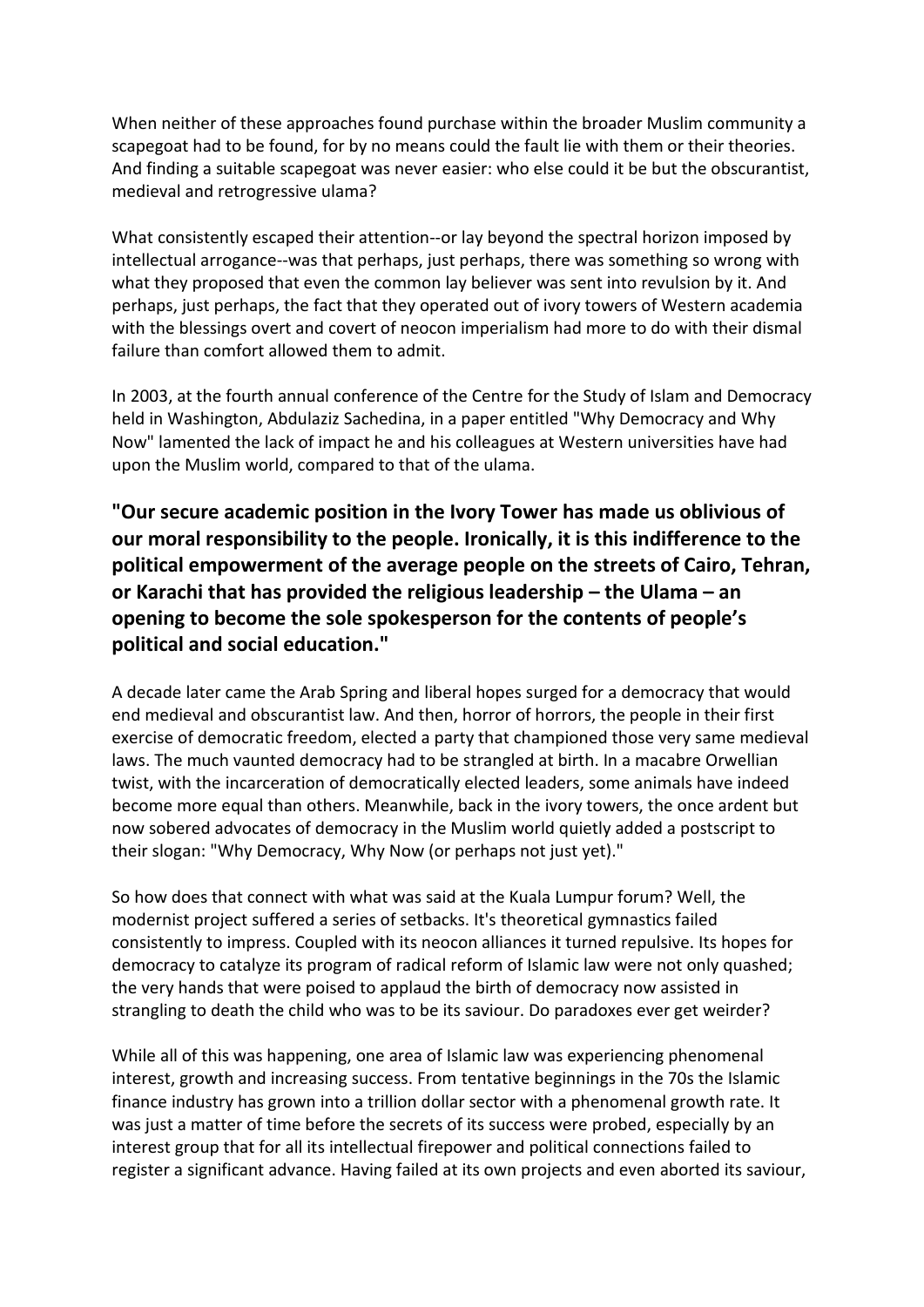modernism was now out to thumb a lift. In order to reform Islamic law, all that needed to be done, says the KL forum, was to follow the path of Islamic finance.

Instead of asking uncomfortable questions at this point about the extent to which legerdemain has become acceptable in academia, it might be more appropriate to interrogate the credentials of the claim. Was it truly a willingness to implement a no-holdsbarred radical reform that set Islamic finance on its stellar trajectory?

There is much to learn from early controversies over commercial interest. A would-be radical reformer like Marouf Dawalibi tried to differentiate between productive and consumptive loans, deeming only the latter as the riba prohibited by the Qur'an and leaving the way open for industry and commerce to leverage off credit at interest. Muhammad Abduh's alleged fatwa on the permissibility of returns on post office savings, later echoed by Shaltut; Khallaf's view on fixed returns on bonds--all of these were attempts to revolutionize the very concept and definition of Qur'anic riba, and all subjectively motivated by the apparent insurmountability of the problem of interest. And all of these were met with summary rejection, for no reason other than the fact that in seeking a solution they crossed inviolable lines.

Had any of these attempts at reform succeeded, contemporary Islamic finance would probably never have come into existence. It was exactly in their rejection, premised as it was upon the acknowledgment of inviolable parameters beyond which even reform may not proceed, that the space was demarcated within which contemporary Islamic finance would be born and eventually flourish. So rapidly and successfully did it develop that Tantawi's 1989 abortive and self-incriminating fatwa on the permissibility of bank interest, reiterated later by Ali Gomaa, had no more effect than a fly hovering around the nose of a rising colossus. The only distinction this fatwa achieved was to become the most universally condemned fatwa of modern times.

Having set its parameters and proven its viability in the Mit Ghamr project, the Islamic finance industry set about expanding its base and diversifying its offerings. Independent Islamic banks were joined by conventional counterparts whose recognition of merit and value in this new version of banking motivated the opening of windows. But beneath all the expansion and sophistication operated a methodology founded on the one hand hand upon acknowledgement of the inviolability of certain parameters, and then making full, innovative and effective use of the ample latitude provided within those uncrossable boundaries.

An eclectic approach in drawing from the existing fiqh legacy provided many ready solutions. Eclecticism between madhahib in matters commercial was, after all, a principle well ensconced in fiqh centuries before the rise of contemporary Islamic finance. Its reiteration by jurists as loyally committed to madhhabism as Mawlana Rashid Ahmad Gangohi and Mawlana Ashraf Ali Thanwi decades before Islamic finance came into its own is certainly not without significance. It wasn't uncommon for the search for precedent to transcend even the four popular madhahib.